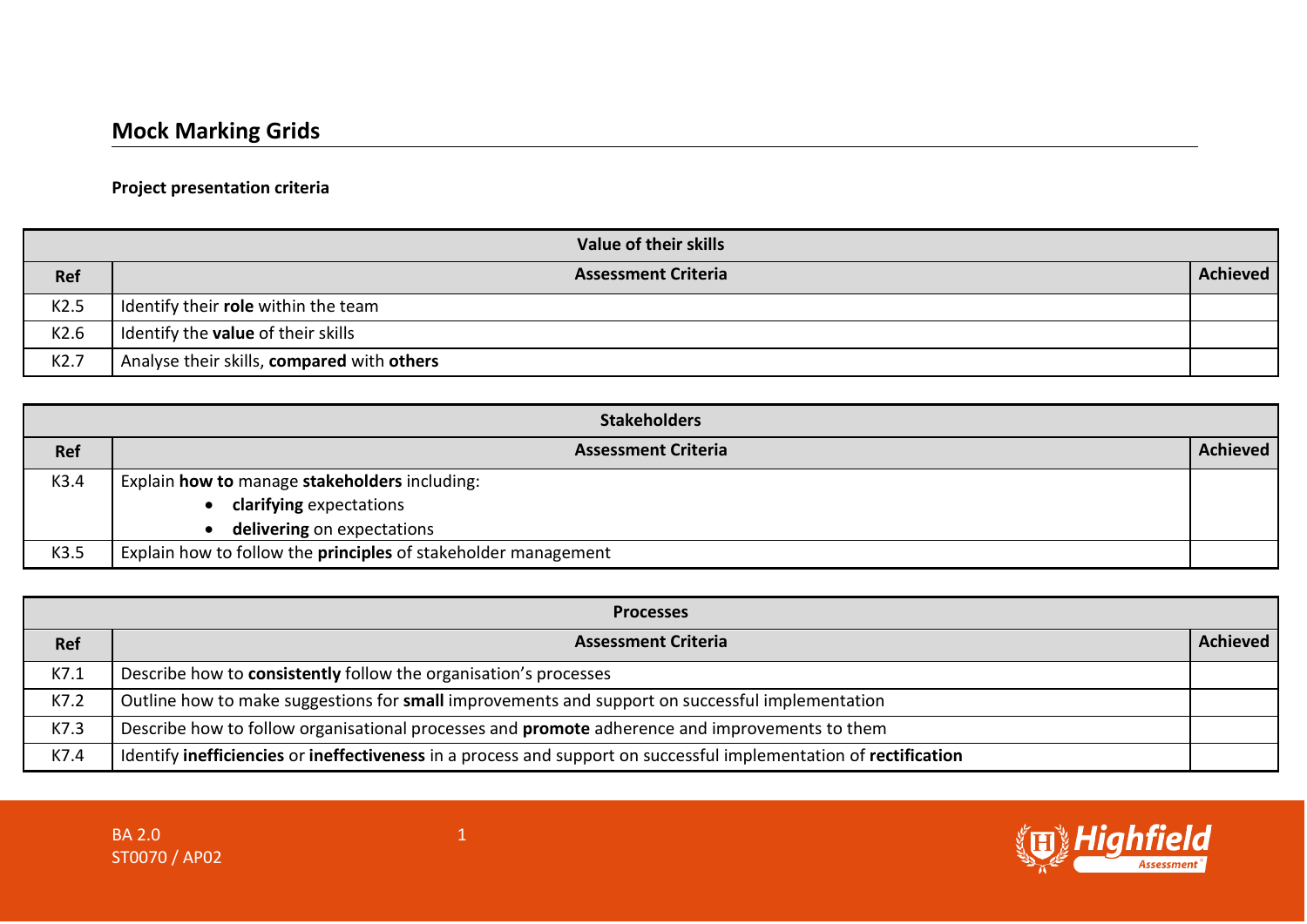| Ref  | <b>Assessment Criteria</b>                                                | Achieved |
|------|---------------------------------------------------------------------------|----------|
| S1.4 | Use IT packages to perform tasks relevant to own role without supervision |          |

| <b>Decision making</b> |                                                                                                               |                 |
|------------------------|---------------------------------------------------------------------------------------------------------------|-----------------|
| <b>Ref</b>             | <b>Assessment Criteria</b>                                                                                    | <b>Achieved</b> |
| S3.1                   | Decisions are thought through, using a range of information to make a sound judgement                         |                 |
| S3.2                   | Challenges appropriately and is polite when doing so                                                          |                 |
| S3.3                   | Exercises sound judgement when asking for advice by choosing the appropriate time, manner and person          |                 |
| S3.4                   | Decisions are timely and consistently show good judgement                                                     |                 |
| S3.5                   | Decisions are continuously made by thoughtfully considering different information and the risks of any action |                 |
| S3.6                   | Decisions are fully evidenced and justifiable                                                                 |                 |
| S3.7                   | Consistently behaves and seeks advice in a mature way                                                         |                 |

|      | <b>Interpersonal skills</b>                                          |                 |
|------|----------------------------------------------------------------------|-----------------|
| Ref  | <b>Assessment Criteria</b>                                           | <b>Achieved</b> |
| S4.1 | Works effectively with a range of people                             |                 |
| S4.2 | Influences and challenges peers when necessary                       |                 |
| S4.3 | Supports others in the organisation and demonstrates coaching skills |                 |
| S4.4 | Influence managers as well as peers                                  |                 |
| S4.5 | Constructively challenge managers, as well as peers, when necessary  |                 |
| S4.6 | Proactively offer coaching to others, providing relevant feedback    |                 |